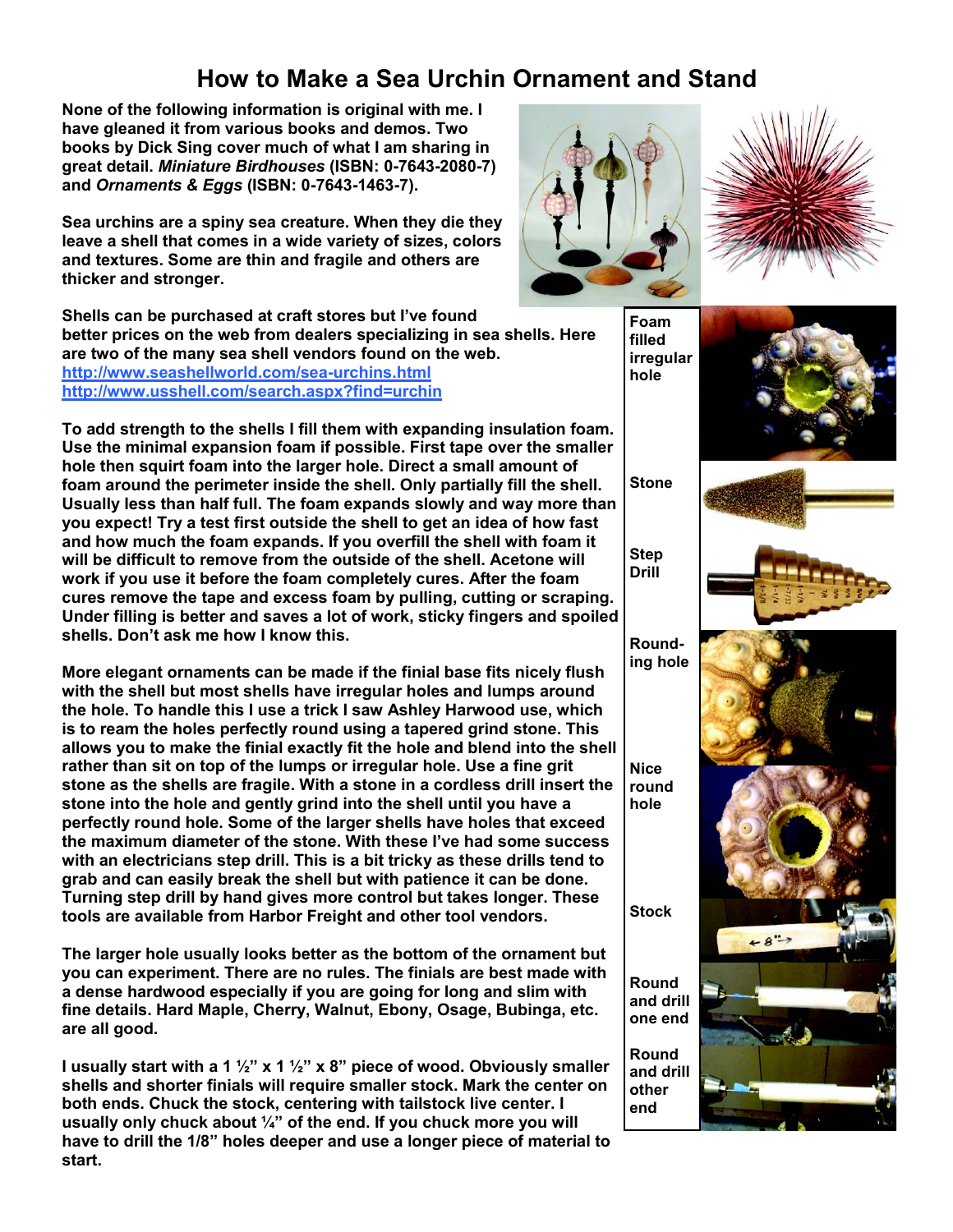## **How to Make a Sea Urchin Ornament and Stand**

**Round down to maximum diameter and drill a 1/8" hole in tailstock end about 1" deep. Reverse in chuck, finish rounding and drill 1/8" hole about 3/4" deep in other end. Hole depth is not critical. Just don't cut into it in later operations.**

**Part off about 2" of the tailstock end. Put this piece aside for later. It will become the top finial. Bring up the live center to remaining piece to support during roughing. This will be the lower finial. Measure large hole in shell. Set calipers to slightly larger than measured diameter. Round down this piece to the caliper setting and roughly taper piece from tailstock to 1/2" from chuck. Make a shallow taper from the max diameter ½" from chuck toward chuck. This will fit into the tapered hole in the shell. Remove tailstock support and turn finial to desired shape starting at tailstock end and using fingers to support while turning.** 

**Resist the temptation to leave the tailstock in place while turning finial. The small amount of pressure from the live center will bow the finial and when the tailstock is finally removed it will not be straight and will whip around. This makes it look odd and hard to sand and finish. OK, do ask me how I know this.** 

**Start the finial at the tailstock end and progress in increments leaving as much mass at the headstock end as possible for support. Totally finish turn the tip detail before moving to the next section. Turn the thin stem incrementally and continue adding details toward the headstock. When you are happy with the finial sand and finish as desired. I will sometimes use dyes to complement the color of the shell or set off the finial. I then seal the wood with Deft or other friction finish. The finished ornament will be given a coat of lacquer.** 

**Part off the finial as close to chuck as possible using thin parting tool. Hopefully there is some of the 1/8" hole still in the finial. Repeat the process with the saved piece of stock to make the top finial fit the taper to the smaller hole in the shell. Before parting off the smaller finial drill a 1/32" diameter hole in it from the top into the 1/8" hole already in the bottom. This small hole will be used for the hanging loop, either a purchased screw eye or home made one like I use.** 

**I make my hanging loops from 24ga brass craft wire. Cut a length about 3/4 inch and twist around an 1/8" allen wrench or ice pick. These loops are easy, cheap and more delicate than screw eyes.** 

**Install screw eye or insert a homemade hanging loop in the small hole in top finial. Hold top finial upside down and put a drop of CA glue in the large hole and let it run down into the small hole. When you see the glue at the top of the finial insert loop in the finial. Be careful not to glue your fingers to the finial. Yes you know how I know this.** 

**Insert a length of 1/8" dowel into the bottom finial with a drop of CA glue. Insert this dowel through the shell and seat the bottom finial. You may need to adjust the hole size with the stone to get**